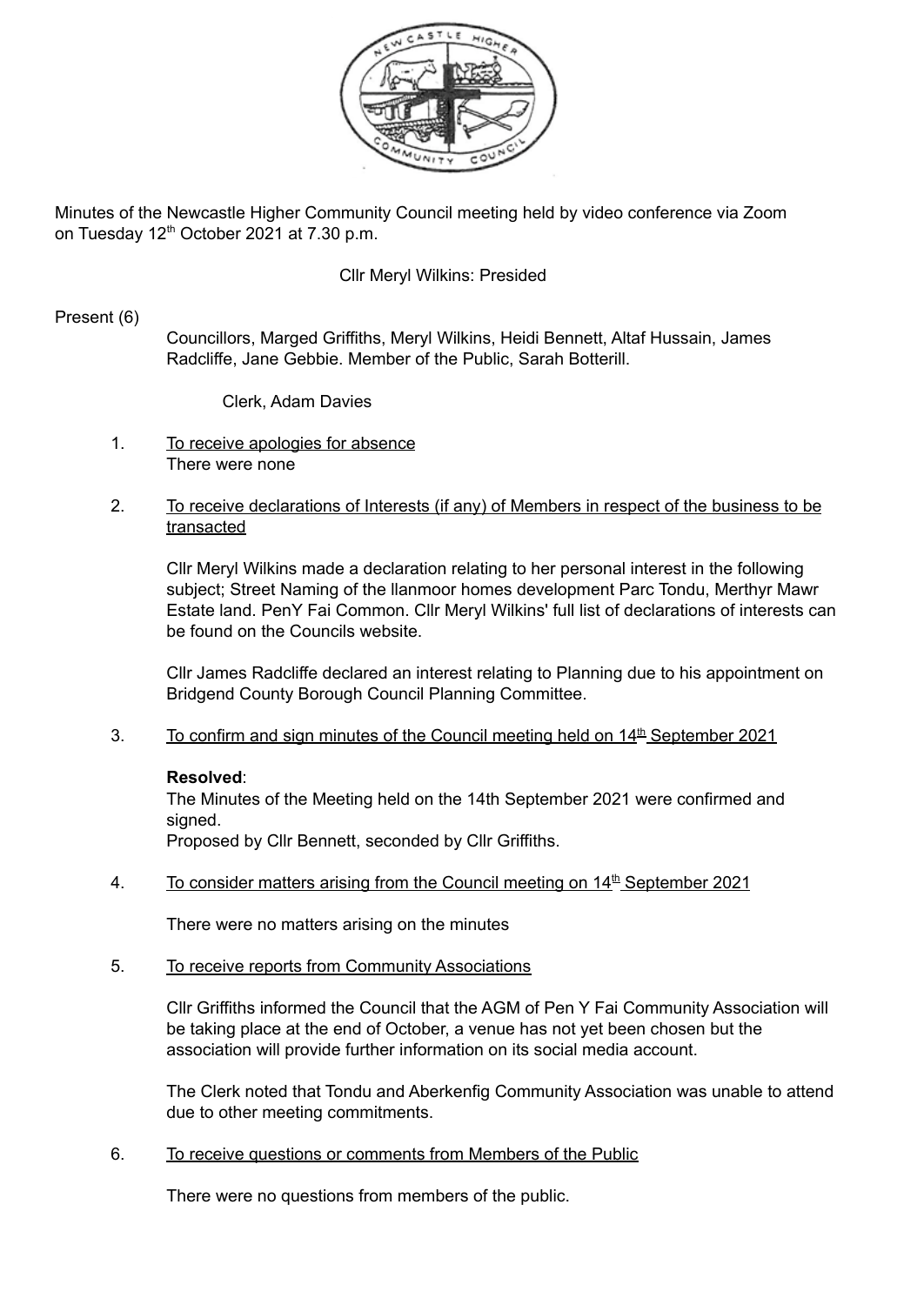# 7. To review standing orders

Cllr Bennett updated the Council that she has received a copy of Bridgend Town Councils standing orders that are very comprehensive and unnecessary for this Community Council. Model Standing Orders were requested from One Voice Wales to be amended.

Clerk thanked Cllr Bennett for volunteering to undertake the Standing Orders review as it is a long process to undertake.

# 8. To receive a Maintenance report

a. Pheasant Field

The Clerk informed the Council that the hedge along Church Road has been cut by BCBC at no cost this year. The Council will be expected to pay for the same work to be completed next year.

Correspondence was received from a local resident regarding the internal hedge cut. The Clerk responded to the email confirming that a request has been made to Crown Garden Maintenance to complete a cut as soon as possible.

b. To decide on a solicitor for the lease registration at the land registry

Cllr Wilkins declared an interest regarding the Pheasant field and did not comment. .

The Clerk presented costs of £200 Plus VAT for King Davies and Partners Solicitors to undertake the relevant land registration of the Pheasant Field.

Cllr Bennett proposed to convey King Davies to undertake the relevant Land Registration process. It was seconded by Cllr Hussain.

# c. Rights of Way

Cllr Bennett informed the Council that PVCA has placed a post on it's social media account to encourage residents to comment and recommend areas to improve. No responses were received from the post, as Councillors Bennett, Griffiths and Gebbie noted that they will try and walk some of the rights of way. Cllr Bennett suggested that PVCA incorporate some of the rights of way into its litter picks to gage current conditions.

# **Recommended**.

Councillors suggested we obtain laminated copies of the Rights of Way map from BCBC to be disseminated to Councillors for their information.

# 9. To discuss NHCC current assets

a. Tree survey at the Woodland in Aberkenfig.

The Clerk informed the Council that he has received a tree survey from ARBTS which was conducted in 2019, the tree survey included trees within the Woodland.

# **Resolved**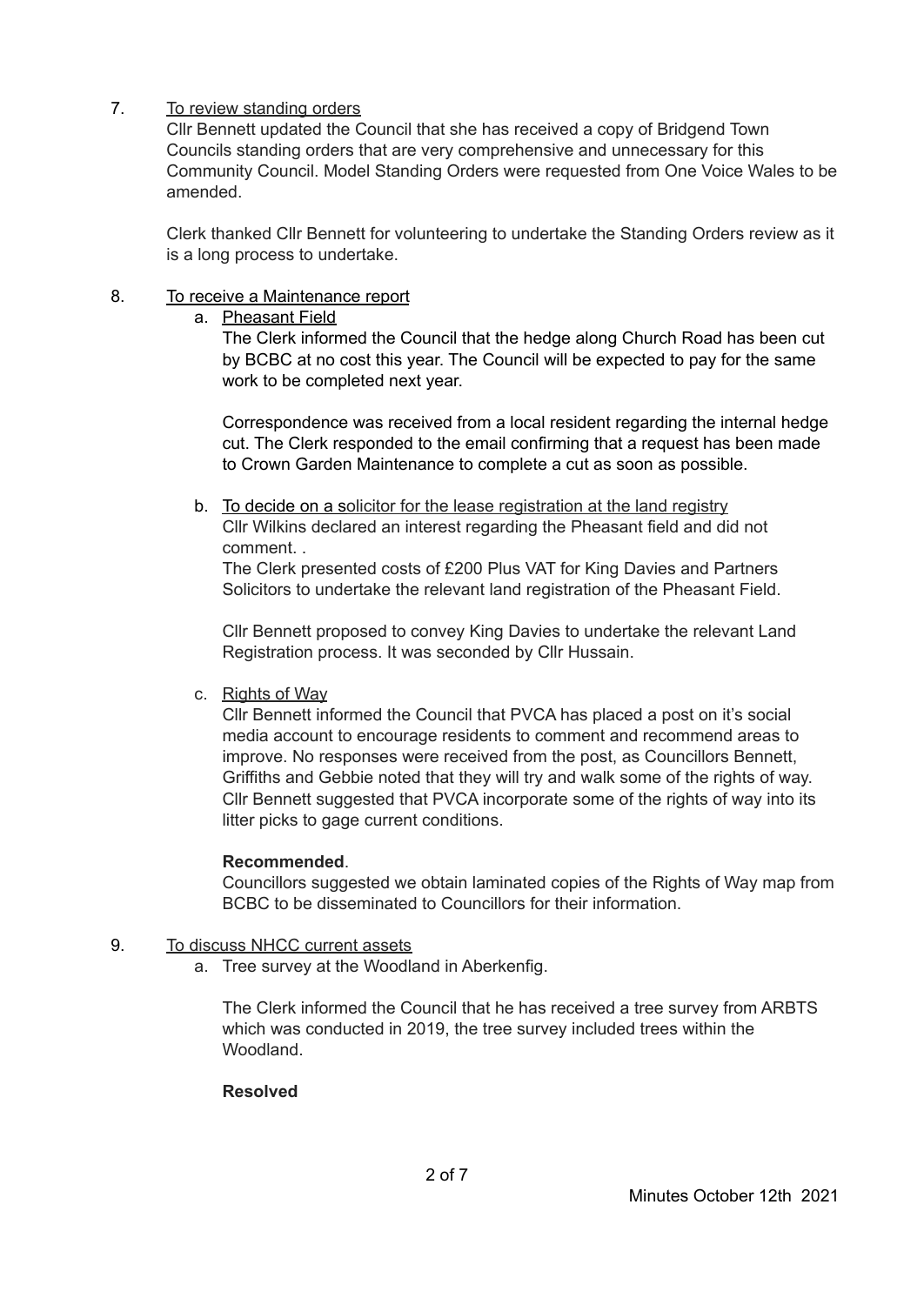Councillors agreed to reevaluate the tree survey in the spring, when it is easier to evaluate their state.

# 10. To receive co-option papers for Councillor vacancies

The Clerk provided Co-option papers from one member of the public. Members of the public were removed and the Council discussed the application received.

The Council voted unanimously to Co-Opt Sarah Botterill to Newcastle Higher Community Councils Aberkenfig Ward.

## **Resolved:**

The Clerk will make the necessary declarations of acceptance paperwork to Sarah in the coming days.

## 11. Christmas Lighting Report

a. To agree on a budget for Christmas lights purchases

The Council discussed the current state of the Council's Christmas Lighting.

### **Actions:**

The Council agreed to hire 8 lights to be installed in Pen Y Fai. To install the Council's current lights into Pentre Felin this year.

## **Recommendation:**

It was proposed that the Council look in depth during the months of March / April 2022 regarding the Councils Christmas Lighting for 2022.

### 12. Maintenance Contract Aberkenfig Square and Woodland

The Clerk presented to the Council a tender for Aberkenfig Square and Woodland. The Council discussed the proposal and agreed that they will revisit this item next year.

Cllr Bennett suggested that the Council has the funds and budget to employ a maintenance person and suggested we may consider this for next year. The Clerk noted that a number of budgeted items can be undertaken by a maintenance person, ensuring a better value for money for the Council.

Cllr Gebbie suggested that the Council should ensure anyone the Council employs is a real living wage employer. The Council discussed that it was a priority to ensure Aberkenfig Square is clean for Remembrance Sunday.

### **Resolved**:

Cllr Bennett Proposed that a £300 delegated authority is provided to the Clerk to conduct cleaning and maintenance at Aberkenfig Square in readiness for Remembrance Sunday. Seconded by Cllr Hussain.

### 13. Finance

(a) To receive accounts for payment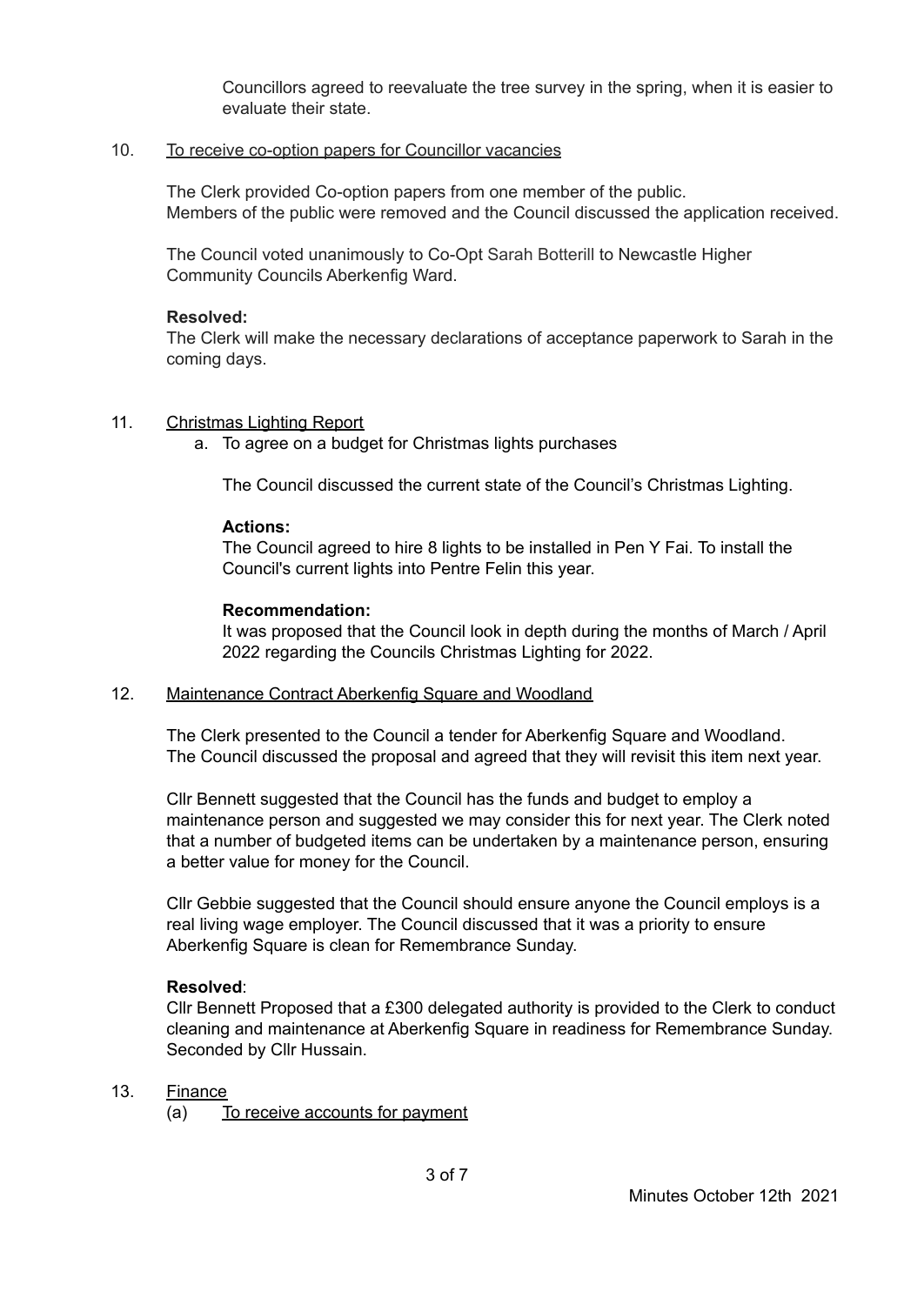£<br>1040.00 Bridgend Town Council (Empty dog bins)

Bridgend County Borough Council 59.63 (Bus Shelter Cleaning)

Clerks Monthly Wage \*\*\*\* (September 2021) (Provided to Chair and Deputy Chair)

The Council accepted these payments.

## (b) To receive 6 monthly budget spending and forecasts for 2021 - 22 Financial Year.

The Council was presented with a budget to date for their approval. Due to the document type Councillors were unable to open the documents.

## **Resolved:**

The Clerk to resend the documents for Councillors consideration at the next meeting.

# 14. To Consider Planning Applications

T/21/64/TPO Land at Pant Farm Court Colman Bridgend CF31 4NG (Remove lower branches of several trees)

Councillors discussed this planning application in detail.

Councillors Hussain and Wilkins expressed their concern that the cutting of the tree may cause detrimental impact on their viability in future.

A vote took place to object to the planning application and results are below

| For          | Against     | Abstain               |
|--------------|-------------|-----------------------|
| Cllr Hussain | Cllr Gebbie | <b>Cllr Bennett</b>   |
| Cllr Wilkins |             | <b>CIIr Griffiths</b> |
|              |             | <b>Cllr Radcliffe</b> |

A majority of Councillors chose to object under the Future Generations Act 2015, to ensure the tree is treated in a sympathetic way.

Cllr Griffiths provided an amendment to the proposal to request BCBC planning committee look at the application and reflect on the process of its preservation.

A vote took place, 5 for and 1 against.

The Council noted the following applications made, with no objections: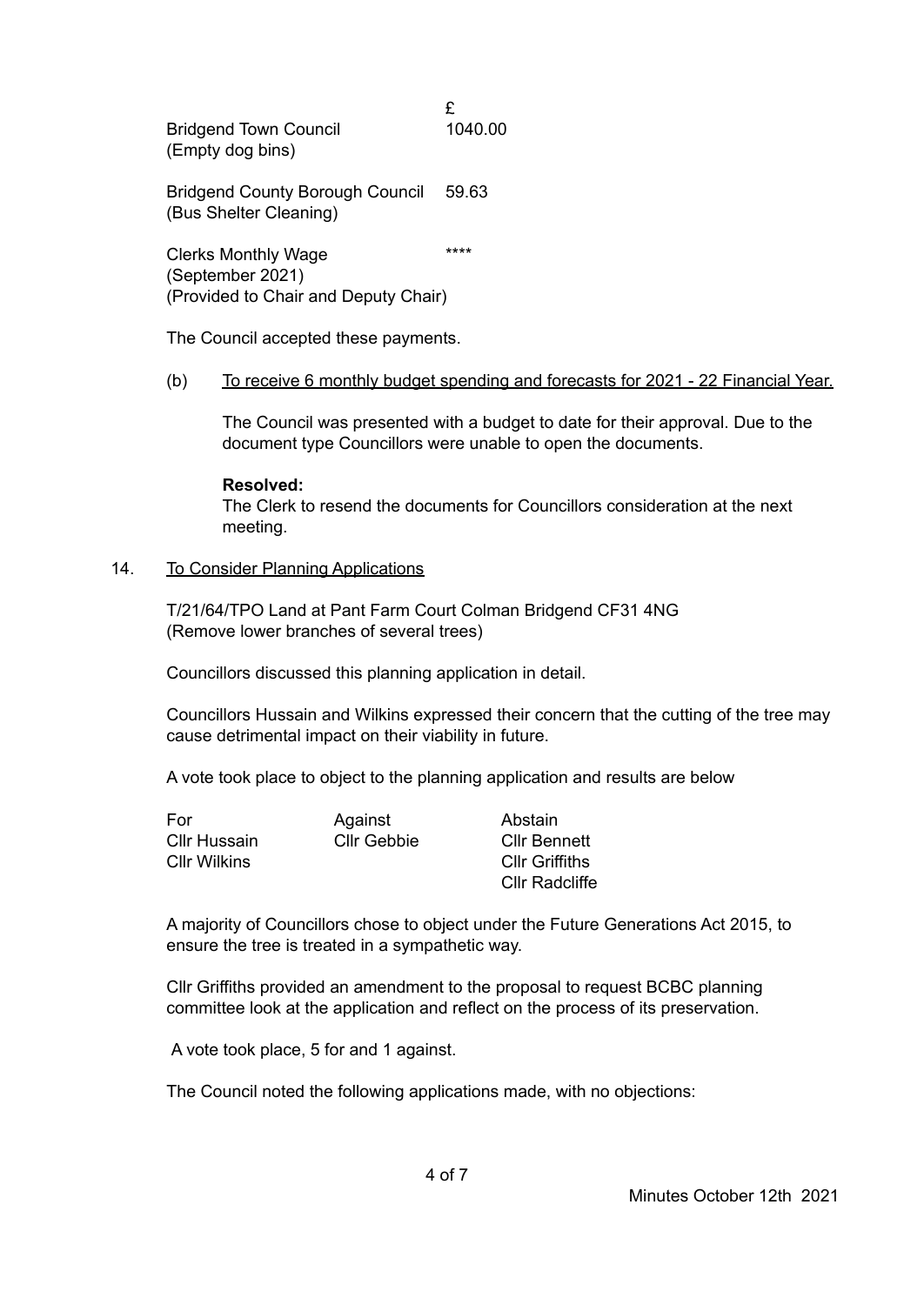P/21/844/FUL 14 Dunraven Street Aberkenfig Bridgend CF32 9AS (Single storey infill/rear extension)

P/21/690/FUL 7 Plas Tymawr Penyfai CF31 4NH

(Remodelling of house – raise roof to create first floor, pitched roof projection from front to back (90 degrees to main roof); single storey side extensions [amended plans and supporting documents received 28-9-21])

# 15. To receive BCBC Members Reports

(a) Cllr Altaf Hussain

Cllr Hussain thanked the Clerk for providing him with £650, £200 was sent to Alzheimer's UK and £450 was provided to Cllr Hussain to donate to a charity of his choice.

(b) Cllr James Radcliffe

Cllr Radcliffe informed the Council that there has been some japanese knotweed reported on land not owned by BCBC. Cllr Radcliffe noted he will email the Clerk the locations and see if it is on the Community Councils property.

Cllr Radcliffe noted that he would like to encourage the local PCSO to attend the Councils meetings as they previously did. The informed the Council that he has made contact with Aberkenfig Police Station and they have said that there is not a PCSO currently covering the Community Council's area.

# 16. To receive Reports from Councillors

The Clerk updated the Council regarding the rights of way access along the Pennant Homes development. The Clerk informed the Council that he has be assures that the footpath will be put back into good order but is currently unaware of the timeline for completion.

Cllr Gebbie request if the Council would request to become part of the Welsh Government's 20MPH pilot scheme, particularly for areas in the Councils Wards at Bridgend Road and Pen Y Fai Road in Aberkenfig. Councillor Bennett seconded.

Cllr Wilkins noted that a Bus Shelter in Pen Y Fai has a broken roof and requested the Clerk to look into this.

Cllr Bennett suggested that the Council become a part of a pilot for the Self-Assessment tool to support the Community Council. The Clerk informed Cllr Bennett that this has already been requested.

Cllr Bennett previously contacted Go Safe Wales and they have provided apparatus in Aberkenfig, she is awaiting further information regarding its progress.

Cllr Bennett has request BCBC to look into the process of shutting down the junction towards the Scout Hall on Court Colman Rd.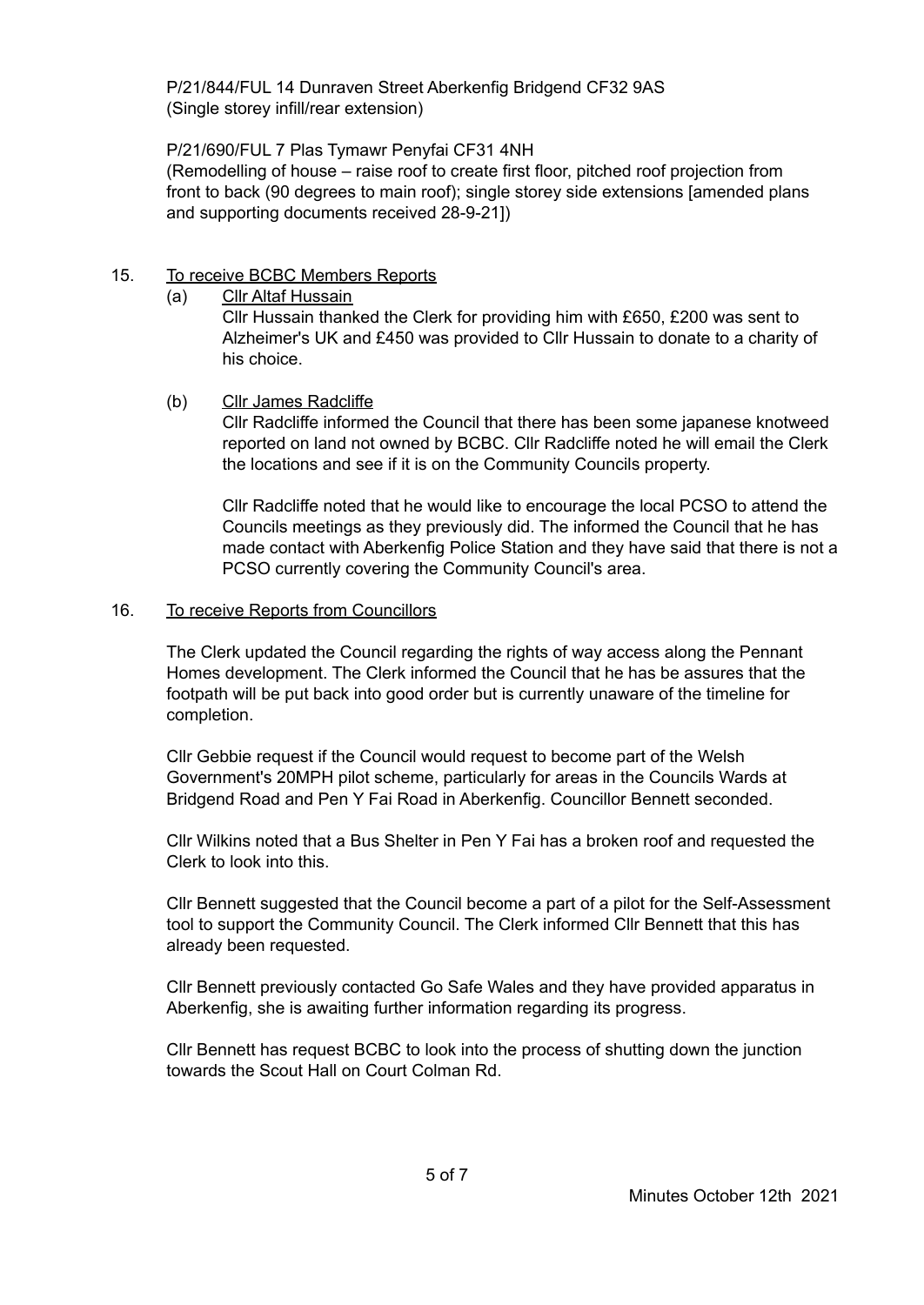The Council agreed to purchase two Remembrance Day wreaths for Cllr Wilkins to present in Pen Y Fai and Cllr Radcliffe to lay a wreath in Aberkenfig.

#### 17. Correspondence

#### Audit Wales

Further items were requested for audit 2020 - 2021 which have been supplied.

#### BCBC

BCBC have noted that they will not charge for the work undertaken this year along the road at the Pheasant field.

#### Crown Garden Services

The Clerk contacted Crown Garden services requesting they complete the hedge cut as stated within the Tender process.

#### Plas Tymawr Resident

A Plas Tymawr resident emailed requesting if the Council will continue the current arrangement of hedge cutting at the Pheasant Field. BCBC would previously cut the tops of the hedge. The Clerk responded noting that we will continue the commitment that the tops of the hedges will be cut by our contractors.

#### Expression of interest

Forms were sent during the month of September requesting Cllrs to update their form for 2021.

#### Kerry Grabham (Internal Audit)

Kerry has provided a quote to provide 1 days work for the Councils internal audit for 2021 - 22 to the value of £225. Kept for future reference.

#### Aberkenfig Allotments Association

The Allotment association has requested the 2nd skip of the financial year.

#### Pennant Homes

Pennant Homes were contacted as a result of our last meeting. Pennant Homes were asked if they would ensure that the footpath (New/29/1) currently blocked off would be reinstated to a good standard. The Clerk was reassured that they will reinstate the pathway to a good state.

### Guy Smith BCBC

A list of works has been provided to BCBC's Pippa Kestle for consideration in readiness for work to be tendered out for the Pheasant Field.

### ARBTS

A tree survey was kindly sent from ARBTS, which was completed in 2019 and attached to Councillors documents.

#### BCBC Electoral Services

Cllr Lathey's Resignation was provided to BCBC and the vacancy process has started.

Pen Y Fai Junior Football